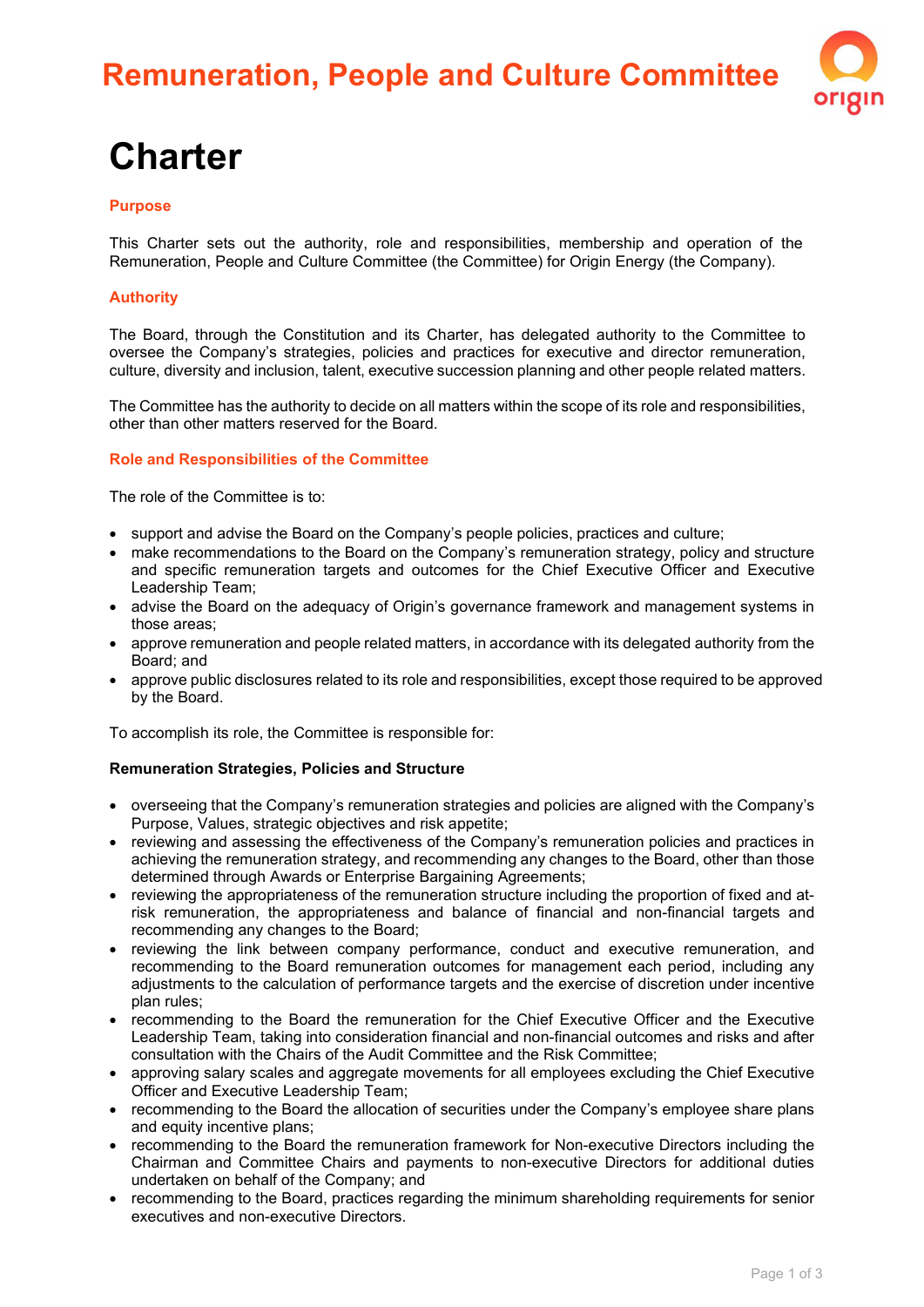# **Remuneration, People and Culture Committee**

### **People and Culture**

- overseeing the Company's development and succession planning programs for senior executives, including talent development;
- making recommendations to the Board on the appointment of Executive Leadership Team members and their remuneration packages;
- overseeing the Company's people strategies, practices and cultural development programs so that they are consistent with the Company's Purpose, Values and strategic objectives and support the Company to attract, develop, retain and motivate employees and to align their interest with that of shareholders;
- overseeing the Company's approach to diversity and inclusion;
- approving measurable objectives for achieving diversity generally within the Company, having regard to appropriate and meaningful benchmarks and monitoring the Company's progress towards achieving those diversity objectives;
- reviewing and monitoring employee engagement and the effectiveness of actions taken;
- reviewing, and recommending to the Board the approval of the Company's Whistleblower Policy, and monitoring the effectiveness of the Company's whistleblower framework, including receiving reports of any disclosures raised under this policy; and
- overseeing the Company's people programs that support the embedding of the Company Purpose, Values and Behaviours.

#### **Compliance, Assurance and Learning**

- monitoring the Company's compliance with statutory remuneration and people related obligations and Origin's internal requirements;
- overseeing assurance over activities within its scope;
- monitoring material breaches of the Code of Conduct and consequence management actions;
- reviewing incidents reported under the Company's Whistleblowing Policy and speak-up framework generally to identify learnings, and to oversee the Company's implementation of action plans; and
- monitoring regulatory and market developments related to remuneration, people and other related matters and make recommendations to the Board regarding the management of these issues across the Company.

#### **Disclosures**

• overseeing the preparation and verification of the Company's public disclosures on remuneration and people related matters, including the Company's Remuneration Report and diversity disclosures, and recommending them to the Board for approval and release.

#### **Composition**

The Committee is comprised solely of Non-executive Directors, with no fewer than three members, appointed by the Board.

The majority of the Committee, and its Chairman, are independent.

The Committee should be of sufficient size and independence, and its members between them should have the necessary knowledge of remuneration and people matters and sufficient understanding of the industry in which the Company operates, to be able to discharge the Committee's role effectively.

#### A quorum shall be three members.

All Directors have a standing invitation to attend meetings of the Committee. The Committee may require any employee of the Company to attend meetings for the purpose of making presentations or participating in discussions. Executives, including Executive Directors will not participate in that portion of the meeting at which their own remuneration or its structure are under discussion.

The Secretary of the Committee will be the Company Secretary, or such other person as nominated by the Board.

#### **Procedures**

The Committee will meet as required but should meet at least three times each year.